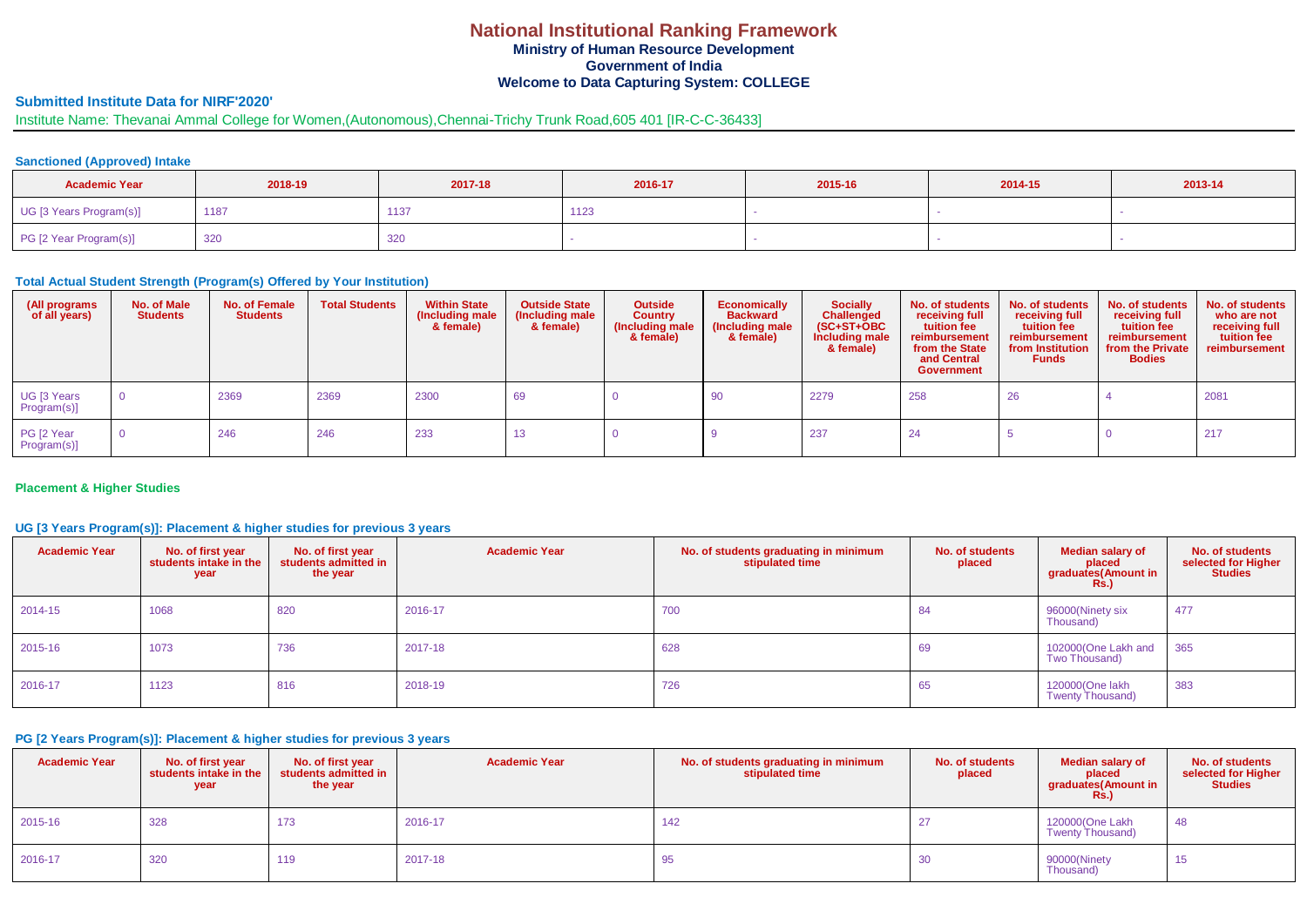| <b>f</b> wenty Thousand) |
|--------------------------|
|--------------------------|

### **Financial Resources: Utilised Amount for the Capital expenditure for previous 3 years**

| <b>Academic Year</b>                                                                                 | 2018-19                                                                          | 2017-18                                                                    | 2016-17                                                                        |  |  |  |  |  |  |
|------------------------------------------------------------------------------------------------------|----------------------------------------------------------------------------------|----------------------------------------------------------------------------|--------------------------------------------------------------------------------|--|--|--|--|--|--|
|                                                                                                      | <b>Utilised Amount</b>                                                           | <b>Utilised Amount</b>                                                     | <b>Utilised Amount</b>                                                         |  |  |  |  |  |  |
| Annual Capital Expenditure on Academic Activities and Resources (excluding expenditure on buildings) |                                                                                  |                                                                            |                                                                                |  |  |  |  |  |  |
| <b>Library</b>                                                                                       | 323603 (Three lakh twenty three thound six hundred and three)                    | 290953 (Two lakh ninety thousand nine hundred and fifty three)             | 89176 (Eighty nine thousand one hundred and seventy six)                       |  |  |  |  |  |  |
| New Equipment for Laboratories                                                                       | 3924852 (Thirty nine lakh twenty four thousan eight hundred<br>and fifty two)    | 1365921 (Thirteen lakh sixty five thousand nine hundred and<br>twenty one) | 1376925 (Thirteen lakh seventy six thousand nine hundred and<br>twenty five)   |  |  |  |  |  |  |
| Other expenditure on creation of Capital Assets (excluding<br>expenditure on Land and Building)      | 9435423 (Ninety four lakh thirty five thousand four hundred and<br>twenty three) | 1664660 (Sixteen lakh sixty four thousand six hundred and<br>sixty)        | 2249368 (Twenty two lakh forty nine thousand three hundred<br>and sixty eight) |  |  |  |  |  |  |

## **Financial Resources: Utilised Amount for the Operational expenditure for previous 3 years**

| <b>Academic Year</b>                                                                                                                                                                            | 2018-19                                                                                  | 2017-18                                                                                        | 2016-17                                                                                       |  |  |  |  |  |  |
|-------------------------------------------------------------------------------------------------------------------------------------------------------------------------------------------------|------------------------------------------------------------------------------------------|------------------------------------------------------------------------------------------------|-----------------------------------------------------------------------------------------------|--|--|--|--|--|--|
|                                                                                                                                                                                                 | <b>Utilised Amount</b>                                                                   | <b>Utilised Amount</b>                                                                         | <b>Utilised Amount</b>                                                                        |  |  |  |  |  |  |
| <b>Annual Operational Expenditure</b>                                                                                                                                                           |                                                                                          |                                                                                                |                                                                                               |  |  |  |  |  |  |
| Salaries (Teaching and Non Teaching staff)                                                                                                                                                      | 34169964 (Three crore forty one lakh sixty nine thousand nine<br>hundred and sixty four) | 34489777 (Three crore forty four lakh eighty nine thousand<br>seven hudred and seventy seven)  | 33868484 (Three crore thirty eight lakh sixty eight thousand<br>four hundred and eighty four) |  |  |  |  |  |  |
| Maintenance of Academic Infrastructure or consumables and<br>other running expenditures (excluding maintenance of hostels<br>and allied services, rent of the building, depreciation cost, etc) | 39926802 (Three crore ninety nine lakh twenty six thousand<br>eight hundred and two)     | 34788842 (Three crore fourty seven lakh eighty eight thousand<br>eight hundred and fourty two) | 28570547 (Two crore eighty five lakh seventy thousand five<br>hundred and forty seven)        |  |  |  |  |  |  |
| Seminars/Conferences/Workshops                                                                                                                                                                  | 2373057 (Twenty three lakh seventy three thousand and fifty<br>seven)                    | 917713 (Nine lakh seventeen thousand seven hundred and<br>thirteen)                            | 1485757 (Fourteen lakh eighty five thousand seven hundred<br>and fifty seven)                 |  |  |  |  |  |  |

## **PCS Facilities: Facilities of physically challenged students**

| 1. Do your institution buildings have Lifts/Ramps?                                                                                                        | Yes, more than 80% of the buildings |
|-----------------------------------------------------------------------------------------------------------------------------------------------------------|-------------------------------------|
| 2. Do your institution have provision for walking aids, includingwheelchairs and transportation from one building to another for<br>handicapped students? | Yes                                 |
| 3. Do your institution buildings have specially designed toilets for handicapped students?                                                                | Yes, more than 80% of the buildings |

## **Awards Details**

| 1. How many faculty member of your institution have received highly reputed national/international awards/recognition from central<br>government agencies in the previous academic year 2018-19 |                     |                                      |                                                                                                                |                                                     |                                          |                            |                                   |                               |                              |
|-------------------------------------------------------------------------------------------------------------------------------------------------------------------------------------------------|---------------------|--------------------------------------|----------------------------------------------------------------------------------------------------------------|-----------------------------------------------------|------------------------------------------|----------------------------|-----------------------------------|-------------------------------|------------------------------|
| <b>Srno</b>                                                                                                                                                                                     | Name of the Faculty | Name of the Award                    | Name of the Central<br>aovernment<br>agency/international<br>agencies from where<br>award has been<br>received | <b>Address of the</b><br><b>Agency giving award</b> | <b>Contact Email ID of</b><br>the Agency | Year of receiving<br>award | <b>Email ID of the</b><br>faculty | Contact no. of the<br>faculty | ls it<br>Fellowship?(Yes/No) |
|                                                                                                                                                                                                 | Dr J Kalaimathi     | <b>Reviwer Recognition</b><br>Award  | Elsevier                                                                                                       | Amsterdam                                           | scopus@elsevier.com                      | 2018                       | jkalimathi1978@gmail.<br>com      | 9843555059                    | <b>No</b>                    |
|                                                                                                                                                                                                 | Dr Sambathkumar     | <b>Reviewer Recognition</b><br>Award | <b>Elsevier</b>                                                                                                | Amsterdam.<br>Netherlands                           | scopus@mail.elsevier.<br>com             | 2018                       | chemtacw@qmail.com                | 9994134304                    | <b>No</b>                    |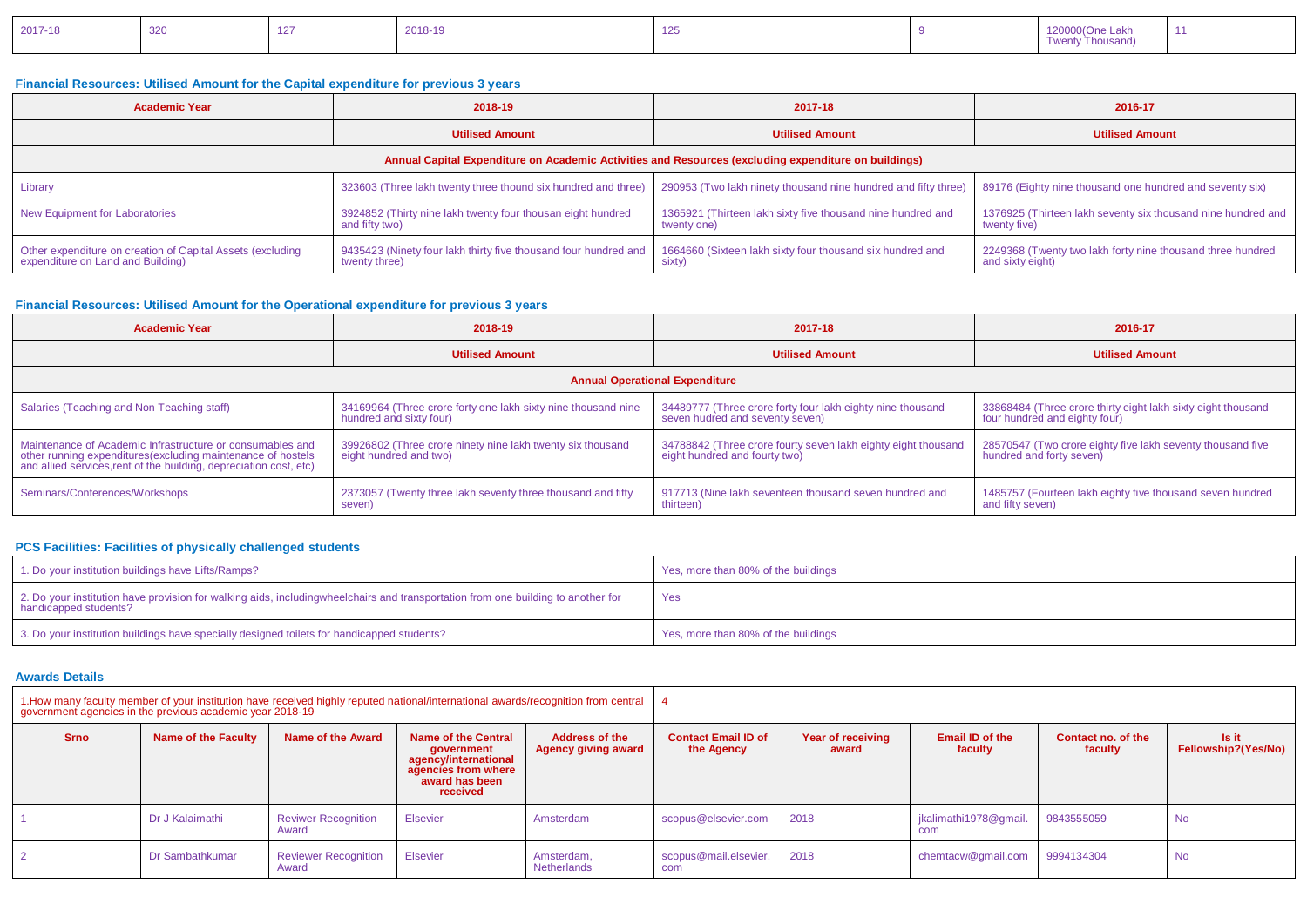|                                                                                                              | Dr A Muthuraja   | <b>Reviewer Recognition</b><br>Award | <b>Elsevier</b>                    | Amsterdam,<br>Netherlands                                                                            | scopus@mail.elsevier.<br>com | 2018 | amuthuraja90@gmail.c 9789633601 |            | No |
|--------------------------------------------------------------------------------------------------------------|------------------|--------------------------------------|------------------------------------|------------------------------------------------------------------------------------------------------|------------------------------|------|---------------------------------|------------|----|
|                                                                                                              | Dr S Manimekalai | <b>Best Faculty</b>                  | Integrated Intelligent<br>Research | Location: Plot No. 4,<br>Park Square Colony,<br>Madipakkam, Chennai<br>- 600 091 Tamilnadu,<br>India | iirjournals@gmail.com        | 2018 | tacw.csdept07@gmail.<br>com     | 9787752571 | No |
| 2. How many students of your institution have won international awards in the previous academic year 2018-19 |                  |                                      |                                    |                                                                                                      |                              |      |                                 |            |    |

#### **Accreditation**

### **NAAC Accreditation**

| 1. Does your institute have a valid NAAC Accreditation? | <b>YES</b> |             |  |  |
|---------------------------------------------------------|------------|-------------|--|--|
| <b>Valid from</b>                                       | Valid upto | <b>CGPA</b> |  |  |
| 28-03-2019                                              | 27-03-2024 | 3.2         |  |  |
| 05-07-2012                                              | 04-07-2017 | 3.08        |  |  |
| 16-09-2003                                              | 15-09-2008 | 90          |  |  |

# **Village Adoption**

| $\sim$ $\sim$<br>Have your institute adopted any village under Unnat Bharat Scheme? |  |
|-------------------------------------------------------------------------------------|--|
|-------------------------------------------------------------------------------------|--|

#### **Faculty Details**

| <b>Srno</b>     | <b>Name</b>              | Age | <b>Designation</b>                                  | Gender | Qualification | <b>Experience (In</b><br><b>Months)</b> | <b>Is Associated</b><br><b>Last Year</b> | <b>Currently</b><br>working with<br>institution? | <b>Joining Date</b> | <b>Leaving Date</b> | <b>Association type</b> |
|-----------------|--------------------------|-----|-----------------------------------------------------|--------|---------------|-----------------------------------------|------------------------------------------|--------------------------------------------------|---------------------|---------------------|-------------------------|
|                 | <b>B</b> Sridevi         | 39  | Dean / Principal /<br>Director / Vice<br>Chancellor | Female | <b>SET</b>    | 196                                     | Yes                                      | Yes                                              | 01-06-2006          | $\sim$              | Regular                 |
| $\overline{2}$  | Vijayashamundhis<br>wary | 27  | Assistant<br>Professor                              | Female | M.COM         | 53                                      | Yes                                      | Yes                                              | 01-06-2016          | $\sim$              | Regular                 |
| 3               | V S Selvi                | 56  | Dean / Principal /<br>Director / Vice<br>Chancellor | Female | <b>SLET</b>   | 370                                     | Yes                                      | Yes                                              | 06-09-1989          | $\sim$              | Regular                 |
|                 | K Hemavathi              | 34  | Assistant<br>Professor                              | Female | M. Phil       | 24                                      | Yes                                      | Yes                                              | 05-07-2017          | $\sim$              | Regular                 |
| $5\phantom{.0}$ | R Shobia                 | 34  | Assistant<br>Professor                              | Female | M. Phil       | 108                                     | Yes                                      | Yes                                              | 21-12-2011          | $\sim$              | Regular                 |
| 6               | <b>B</b> Indhumathi      | 29  | Assistant<br>Professor                              | Female | M. Phil       | 66                                      | Yes                                      | Yes                                              | 01-06-2015          | $\sim$              | Regular                 |
| $\overline{7}$  | P Kanchana               | 28  | Assistant<br>Professor                              | Female | M. Phil       | 53                                      | Yes                                      | Yes                                              | 16-06-2016          | $\sim$              | Regular                 |
| 8               | J Surendrakumari         | 28  | Assistant<br>Professor                              | Female | M. Phil       | 66                                      | Yes                                      | Yes                                              | 01-06-2015          | $\sim$              | Regular                 |
| 9               | K Kalaiyarasi            | 27  | Assistant<br>Professor                              | Female | M. Phil       | 72                                      | Yes                                      | Yes                                              | 12-06-2017          | $\sim$              | Regular                 |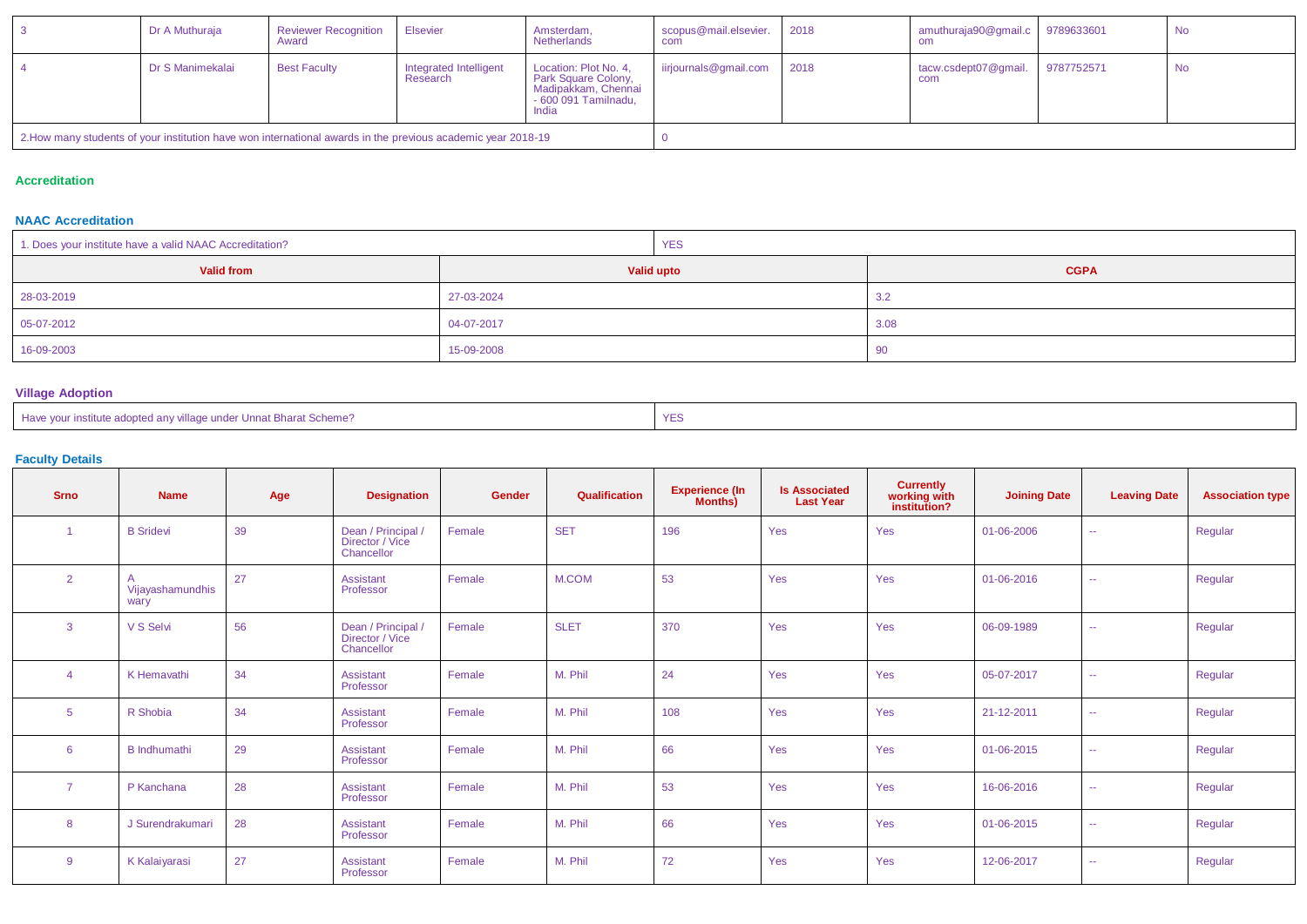| 10              | <b>K Sivakumar</b>       | 33 | <b>Assistant</b><br>Professor                       | Male   | Ph.D       | 30  | Yes       | Yes       | 01-06-2018 | $\mathbb{Z}^2$   | Regular |
|-----------------|--------------------------|----|-----------------------------------------------------|--------|------------|-----|-----------|-----------|------------|------------------|---------|
| 11              | V Bhavya                 | 27 | Assistant<br>Professor                              | Female | M. Phil    | 50  | Yes       | Yes       | 11-12-2017 | ÷.               | Regular |
| 12 <sup>°</sup> | K Vijayakumari           | 30 | <b>Assistant</b><br>Professor                       | Female | M. Phil    | 26  | Yes       | Yes       | 01-06-2018 | $\sim$           | Regular |
| 13              | V Velmurugan             | 32 | Assistant<br>Professor                              | Male   | <b>SET</b> | 122 | Yes       | Yes       | 01-06-2018 | $\mathbb{Z}^2$   | Regular |
| 14              | <b>B Mangaiyarkarasi</b> | 28 | <b>Assistant</b><br>Professor                       | Female | M. Phil    | 42  | Yes       | Yes       | 04-06-2018 | ÷.               | Regular |
| 15              | R SARANYA                | 25 | Assistant<br>Professor                              | Female | M. Phil    | 26  | Yes       | Yes       | 01-06-2018 | $\mathbb{Z}^2$   | Regular |
| 16              | J Ranjani                | 26 | Assistant<br>Professor                              | Female | M. Phil    | 26  | Yes       | Yes       | 01-06-2018 | $\mathbb{Z}^2$   | Regular |
| 17              | S Rajalakshmi            | 31 | <b>Assistant</b><br>Professor                       | Female | M. Phil    | 73  | Yes       | Yes       | 16-09-2013 | ÷.               | Regular |
| 18              | D Shoba                  | 37 | Assistant<br>Professor                              | Female | Ph.D       | 70  | Yes       | <b>No</b> | 05-06-2013 | 01-04-2019       | Regular |
| 19              | <b>B</b> Shanthini       | 27 | <b>Assistant</b><br>Professor                       | Female | M. Phil    | 38  | Yes       | Yes       | 01-06-2017 | $\mathbb{Z}^2$   | Regular |
| 20              | R Karthika               | 30 | Assistant<br>Professor                              | Female | M. Phil    | 68  | Yes       | Yes       | 07-09-2016 | $\mathbb{Z}^2$   | Regular |
| 21              | Dr E<br>Soundararajan    | 63 | Dean / Principal /<br>Director / Vice<br>Chancellor | Male   | Ph.D       | 384 | Yes       | Yes       | 02-07-2016 | $\mathbb{Z}^2$   | Regular |
| 22              | K Manohari               | 36 | <b>Assistant</b><br>Professor                       | Female | M. Phil    | 129 | Yes       | Yes       | 03-10-2008 | $\mathbb{Z}^2$   | Regular |
| 23              | Dr V Manikandan          | 37 | Assistant<br>Professor                              | Male   | Ph.D       | 116 | Yes       | Yes       | 16-06-2016 | $\sim$           | Regular |
| 24              | S Akila                  | 43 | Dean / Principal /<br>Director / Vice<br>Chancellor | Female | M. Phil    | 233 | Yes       | Yes       | 16-06-2005 | $\mathbb{Z}^2$   | Regular |
| 25              | М<br>Mangaiyarkarasi     | 38 | Assistant<br>Professor                              | Female | Ph.D       | 200 | Yes       | Yes       | 05-07-2004 | ÷.               | Regular |
| 26              | Dr A Muniyappan          | 33 | <b>Assistant</b><br>Professor                       | Male   | Ph.D       | 39  | Yes       | Yes       | 01-04-2017 | 44               | Regular |
| 27              | A Rahamathunisa          | 39 | <b>Assistant</b><br>Professor                       | Female | <b>NET</b> | 145 | Yes       | Yes       | 01-06-2011 | $\sim$           | Regular |
| 28              | Dr M Vanitha             | 37 | Assistant<br>Professor                              | Female | Ph.D       | 162 | <b>No</b> | Yes       | 01-06-2018 | ÷÷.              | Regular |
| 29              | I Malarkodi              | 25 | Assistant<br>Professor                              | Female | M. Phil    | 30  | Yes       | Yes       | 01-06-2018 | $\omega_{\rm m}$ | Regular |
| 30              | Dr K<br>Thirumalvalavan  | 35 | <b>Assistant</b><br>Professor                       | Male   | Ph.D       | 114 | Yes       | Yes       | 01-06-2018 | $\omega_{\rm m}$ | Regular |
| 31              | R Rajalakshmi            | 25 | <b>Assistant</b><br>Professor                       | Female | M. Phil    | 36  | Yes       | Yes       | 01-06-2018 | $\omega_{\rm m}$ | Regular |
| 32              | Dr G Jeyaranjani         | 30 | Assistant<br>Professor                              | Female | Ph.D       | 46  | Yes       | Yes       | 18-12-2017 | $\omega_{\rm m}$ | Regular |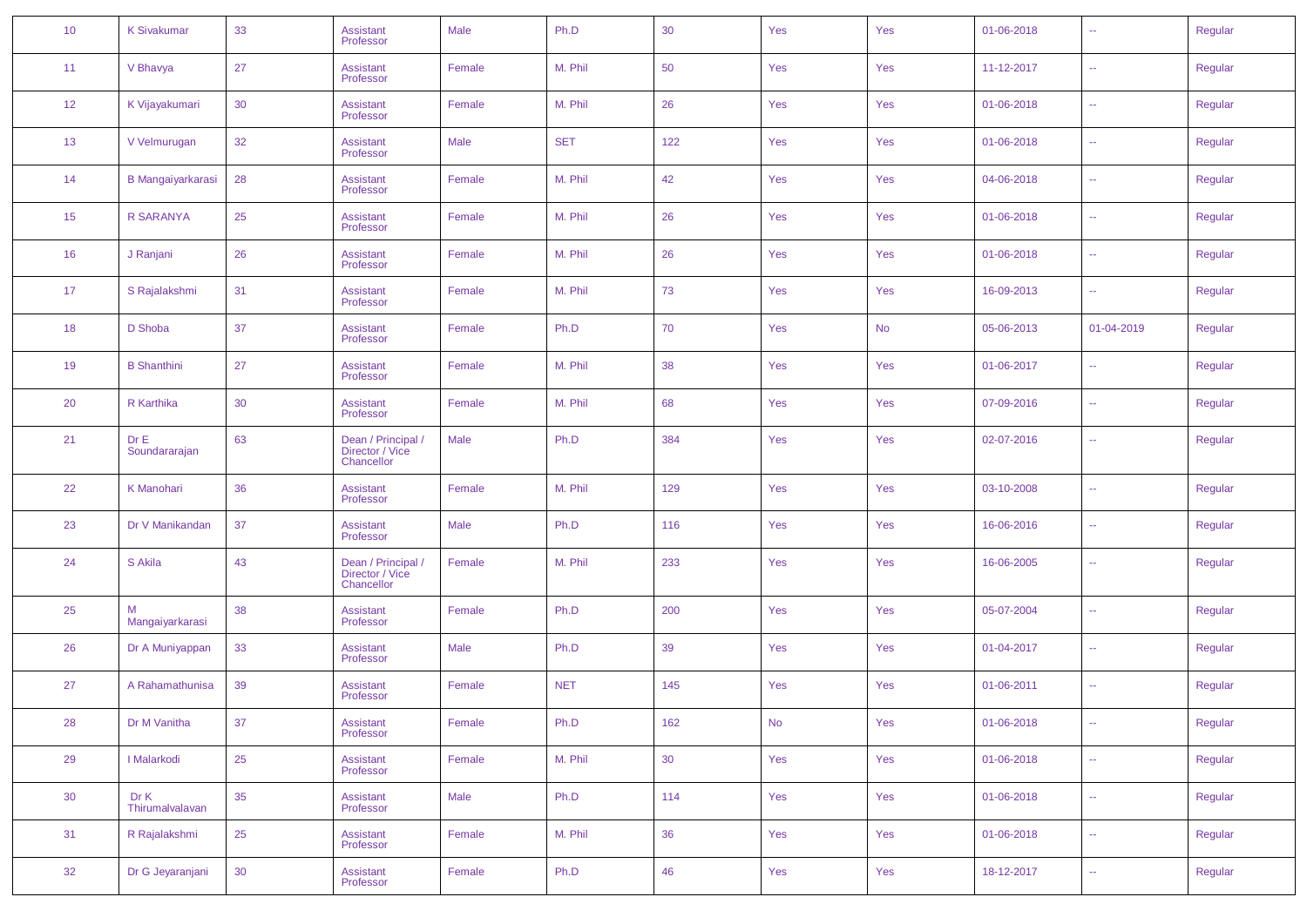| 33 | K Gomathi                     | 23 | <b>Assistant</b><br>Professor                       | Female | M.Sc.      | 26  | Yes | Yes | 22-06-2018 | $\sim$ $\sim$ | Regular |
|----|-------------------------------|----|-----------------------------------------------------|--------|------------|-----|-----|-----|------------|---------------|---------|
| 34 | V Arthy                       | 25 | <b>Assistant</b><br>Professor                       | Female | M. Phil    | 26  | Yes | Yes | 01-06-2018 | $\sim$        | Regular |
| 35 | R Rajeswari                   | 27 | Dean / Principal /<br>Director / Vice<br>Chancellor | Female | <b>NET</b> | 49  | Yes | Yes | 01-06-2015 | $\sim$ $\sim$ | Regular |
| 36 | Dr A V<br>Arunakumari         | 57 | Dean / Principal /<br>Director / Vice<br>Chancellor | Female | Ph.D       | 349 | Yes | Yes | 19-06-1996 | $\sim$        | Regular |
| 37 | C R Uthra                     | 60 | Dean / Principal /<br>Director / Vice<br>Chancellor | Female | Ph.D       | 336 | Yes | Yes | 15-06-2017 | ц.            | Regular |
| 38 | S ArunKumar                   | 43 | Assistant<br>Professor                              | Male   | <b>SET</b> | 195 | Yes | Yes | 01-06-2011 | $\sim$ $\sim$ | Regular |
| 39 | Dr R Suguna                   | 38 | Assistant<br>Professor                              | Female | Ph.D       | 154 | Yes | Yes | 16-06-2016 | $\sim$ $\sim$ | Regular |
| 40 | Dr J Kalaimathi               | 41 | Assistant<br>Professor                              | Female | Ph.D       | 249 | Yes | Yes | 16-06-2016 | $\sim$ $\sim$ | Regular |
| 41 | S Andal                       | 28 | Assistant<br>Professor                              | Female | M. Phil    | 49  | Yes | Yes | 01-06-2017 | $\sim$ $\sim$ | Regular |
| 42 | V Sharmila Devi               | 34 | Assistant<br>Professor                              | Female | M. Phil    | 123 | Yes | Yes | 10-07-2017 | $\sim$ $\sim$ | Regular |
| 43 | Dr Kasilingam                 | 32 | Assistant<br>Professor                              | Male   | Ph.D       | 40  | Yes | Yes | 01-04-2017 | $\sim$ $\sim$ | Regular |
| 44 | D Sathish Kumar               | 27 | Assistant<br>Professor                              | Male   | M. Phil    | 54  | Yes | Yes | 16-12-2015 | $\sim$ $\sim$ | Regular |
| 45 | Dr R manikannan               | 31 | Assistant<br>Professor                              | Male   | Ph.D       | 30  | Yes | Yes | 21-06-2018 | $\sim$ $\sim$ | Regular |
| 46 | P Kalaiselvi                  | 25 | Assistant<br>Professor                              | Female | M. Phil    | 30  | Yes | Yes | 01-06-2018 | $\sim$ $\sim$ | Regular |
| 47 | E Anandhi                     | 28 | Assistant<br>Professor                              | Female | M. Phil    | 96  | Yes | Yes | 01-02-2018 | $\sim$ $\sim$ | Regular |
| 48 | K Vishna Priya                | 28 | Assistant<br>Professor                              | Female | M. Phil    | 50  | Yes | Yes | 01-06-2018 | $\sim$ $\sim$ | Regular |
| 49 | Dr A Muthuraja                | 29 | Assistant<br>Professor                              | Male   | Ph.D       | 32  | Yes | Yes | 11-12-2017 | $\sim$ $\sim$ | Regular |
| 50 | N Lavanya                     | 25 | Assistant<br>Professor                              | Female | M. Phil    | 50  | Yes | Yes | 22-06-2018 | $\sim$ $\sim$ | Regular |
| 51 | S Suganya                     | 25 | Assistant<br>Professor                              | Female | M. Phil    | 26  | Yes | No  | 01-06-2018 | 01-04-2019    | Regular |
| 52 | <b>K</b> Kanmani<br>Anbuselvi | 39 | Dean / Principal /<br>Director / Vice<br>Chancellor | Female | M. Phil    | 156 | Yes | Yes | 07-07-2008 | ÷.            | Regular |
| 53 | <b>K Kanimozhi</b>            | 25 | Assistant<br>Professor                              | Female | M. Phil    | 36  | Yes | Yes | 01-08-2016 | $\sim$ $\sim$ | Regular |
| 54 | N Prabha                      | 34 | Assistant<br>Professor                              | Female | M. Phil    | 133 | Yes | Yes | 17-06-2009 | $\sim$ $\sim$ | Regular |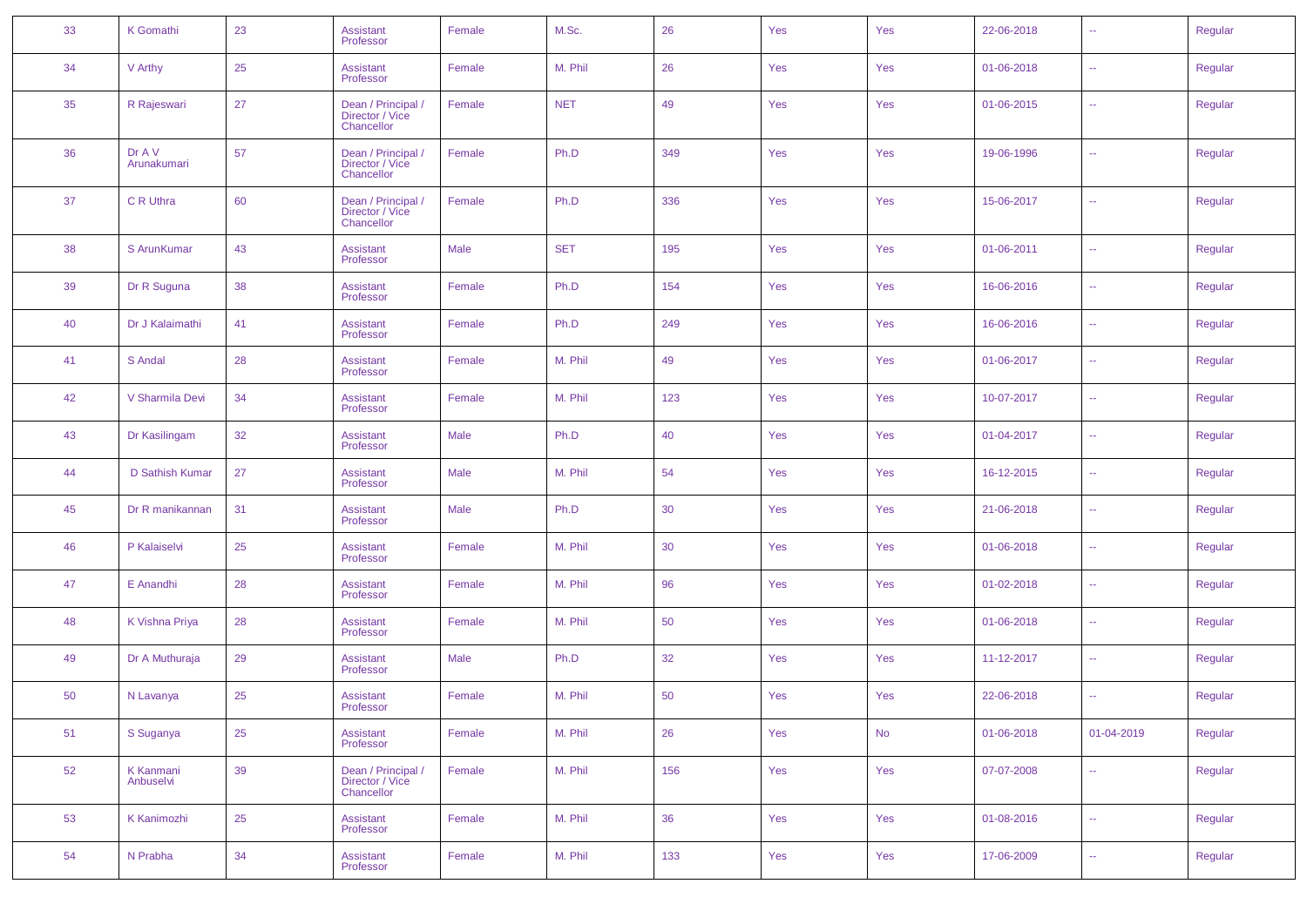| 55 | V Preethi                  | 28 | <b>Assistant</b><br>Professor | Female | M. Phil    | 48  | Yes | Yes       | 01-07-2016 | $\sim$        | Regular |
|----|----------------------------|----|-------------------------------|--------|------------|-----|-----|-----------|------------|---------------|---------|
| 56 | L Sagayam                  | 27 | Assistant<br>Professor        | Female | M. Phil    | 37  | Yes | Yes       | 16-06-2016 | $\sim$ $\sim$ | Regular |
| 57 | T R Anandhi                | 51 | Assistant<br>Professor        | Female | <b>NET</b> | 292 | Yes | Yes       | 18-06-2001 | $\sim$ $\sim$ | Regular |
| 58 | M Kalaivani                | 29 | Assistant<br>Professor        | Female | M. Phil    | 78  | Yes | Yes       | 16-06-2016 | $\sim$ $\sim$ | Regular |
| 59 | <b>B</b> Vasuki            | 32 | Assistant<br>Professor        | Female | M. Phil    | 98  | Yes | Yes       | 01-06-2015 | $\sim$ $\sim$ | Regular |
| 60 | V Gomathi                  | 26 | Assistant<br>Professor        | Female | M. Phil    | 26  | Yes | Yes       | 01-06-2018 | $\sim$ $\sim$ | Regular |
| 61 | <b>K Subashini</b>         | 34 | Assistant<br>Professor        | Female | M. Phil    | 91  | Yes | Yes       | 19-06-2017 | $\sim$ $\sim$ | Regular |
| 62 | N Suganthi                 | 25 | Assistant<br>Professor        | Female | M. Phil    | 13  | Yes | Yes       | 01-06-2018 | $\sim$ $\sim$ | Regular |
| 63 | Dr S Tamilarasi            | 28 | Assistant<br>Professor        | Female | Ph.D       | 18  | Yes | Yes       | 25-01-2018 | $\sim$        | Regular |
| 64 | R Dhivya                   | 24 | Assistant<br>Professor        | Female | M. Phil    | 14  | Yes | Yes       | 01-06-2018 | $\sim$ $\sim$ | Regular |
| 65 | G Asha sri                 | 25 | Assistant<br>Professor        | Female | <b>SET</b> | 25  | Yes | Yes       | 23-07-2018 | $\sim$ $\sim$ | Regular |
| 66 | R Margret Lurdu<br>benasir | 27 | Assistant<br>Professor        | Female | M. Phil    | 37  | Yes | Yes       | 18-06-2018 | $\sim$ $\sim$ | Regular |
| 67 | R Sandhiya                 | 25 | Assistant<br>Professor        | Female | M. Phil    | 26  | Yes | Yes       | 01-06-2018 | $\sim$ $\sim$ | Regular |
| 68 | Dr S<br>Sampathkumar       | 31 | Assistant<br>Professor        | Male   | Ph.D       | 52  | Yes | <b>No</b> | 16-06-2016 | 01-04-2019    | Regular |
| 69 | Dr C Umasankari            | 33 | Assistant<br>Professor        | Female | Ph.D       | 27  | Yes | <b>No</b> | 01-06-2018 | 01-04-2019    | Regular |
| 70 | T Shanmuga Priya           | 26 | Assistant<br>Professor        | Female | M. Phil    | 38  | Yes | <b>No</b> | 18-06-2018 | 01-04-2019    | Regular |
| 71 | Dr A Brindha               | 32 | Assistant<br>Professor        | Female | Ph.D       | 24  | No  | Yes       | 01-06-2018 | $\sim$        | Regular |
| 72 | Dr N Vijayakumari          | 33 | Assistant<br>Professor        | Female | Ph.D       | 33  | Yes | <b>No</b> | 03-01-2018 | 01-04-2019    | Regular |
| 73 | Dr S Preethi               | 28 | Assistant<br>Professor        | Female | Ph.D       | 23  | Yes | <b>No</b> | 01-06-2018 | 01-04-2019    | Regular |
| 74 | E Karpagam                 | 23 | Assistant<br>Professor        | Female | M.A        | 22  | Yes | <b>No</b> | 18-07-2018 | 01-04-2019    | Regular |
| 75 | <b>K Eswari Sudha</b>      | 26 | <b>Assistant</b><br>Professor | Female | M. Phil    | 27  | Yes | <b>No</b> | 06-06-2018 | 01-04-2019    | Regular |
| 76 | Dr K Senthil<br>Kumar      | 36 | <b>Assistant</b><br>Professor | Male   | Ph.D       | 107 | Yes | <b>No</b> | 02-07-2018 | 01-04-2019    | Regular |
| 77 | A Florence                 | 29 | <b>Assistant</b><br>Professor | Female | M. Phil    | 14  | Yes | <b>No</b> | 01-06-2018 | 01-04-2019    | Regular |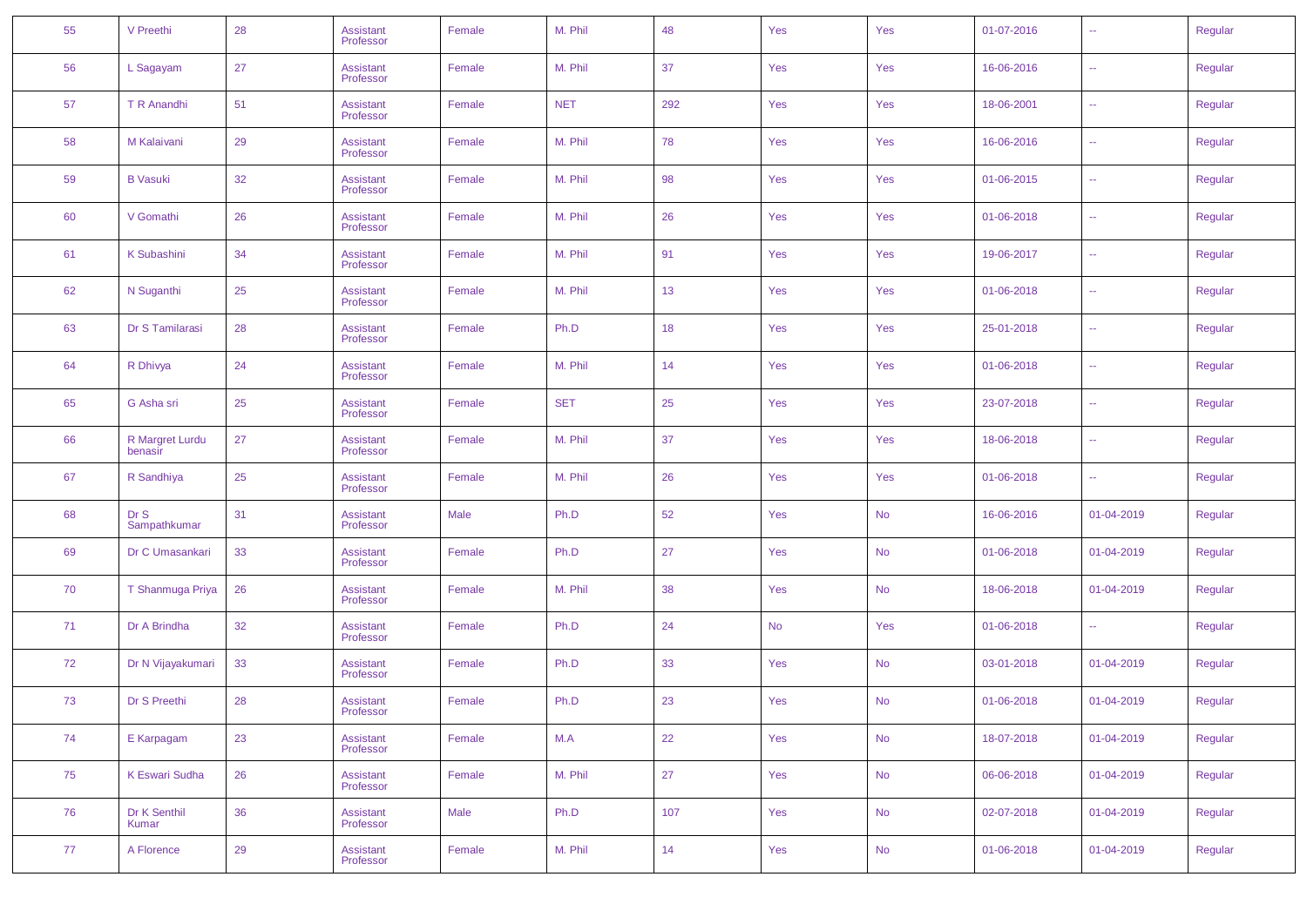| 78  | S Jothiswari             | 26 | Assistant<br>Professor | Female | M. Phil    | 24              | Yes       | No        | 25-06-2018 | 01-04-2019    | Regular |
|-----|--------------------------|----|------------------------|--------|------------|-----------------|-----------|-----------|------------|---------------|---------|
| 79  | V Vaijayanthi            | 25 | Assistant<br>Professor | Female | M. Phil    | 20              | Yes       | Yes       | 22-01-2018 | $\sim$        | Regular |
| 80  | K Revathi                | 29 | Assistant<br>Professor | Female | M. Phil    | 65              | Yes       | Yes       | 01-06-2015 | ÷.            | Regular |
| 81  | <b>S Caxton Emerald</b>  | 26 | Assistant<br>Professor | Male   | <b>NET</b> | 23              | <b>No</b> | Yes       | 11-04-2018 | $\sim$        | Regular |
| 82  | Dr S Manimekalai         | 40 | Assistant<br>Professor | Female | Ph.D       | 222             | Yes       | Yes       | 16-06-2016 | ÷.            | Regular |
| 83  | <b>RAMYA G</b>           | 30 | Assistant<br>Professor | Female | M. Phil    | 6               | <b>No</b> | Yes       | 10-06-2019 | $\sim$ $\sim$ | Regular |
| 84  | <b>JAYAROJA P</b>        | 24 | Assistant<br>Professor | Female | M. Phil    | 6               | <b>No</b> | Yes       | 10-06-2019 | ÷.            | Regular |
| 85  | <b>SRIDHAR R</b>         | 30 | Assistant<br>Professor | Male   | <b>NET</b> | 6               | <b>No</b> | Yes       | 10-06-2019 | $\sim$ $\sim$ | Regular |
| 86  | YAMUNA<br><b>PRABHAM</b> | 26 | Assistant<br>Professor | Female | M. Phil    | 6               | <b>No</b> | Yes       | 14-06-2019 | 44            | Regular |
| 87  | <b>SUDHA S</b>           | 38 | Assistant<br>Professor | Female | M. Phil    | 6               | <b>No</b> | Yes       | 10-06-2019 | $\sim$ $\sim$ | Regular |
| 88  | <b>SIVA RANJANI B</b>    | 23 | Assistant<br>Professor | Female | M. Phil    | $5\phantom{.0}$ | <b>No</b> | Yes       | 01-07-2019 | $\sim$ $\sim$ | Regular |
| 89  | <b>KALAIARASI S</b>      | 24 | Assistant<br>Professor | Female | M. Phil    | $5\phantom{.0}$ | <b>No</b> | Yes       | 10-06-2019 | $\sim$ $\sim$ | Regular |
| 90  | <b>RAMYAL</b>            | 22 | Assistant<br>Professor | Female | M. Phil    | $5\phantom{.0}$ | <b>No</b> | Yes       | 21-06-2019 | $\sim$ $\sim$ | Regular |
| 91  | <b>SANTHIYA DEVI</b>     | 26 | Assistant<br>Professor | Female | M. Phil    | $5\phantom{.0}$ | <b>No</b> | Yes       | 10-06-2019 | 44            | Regular |
| 92  | <b>SANTHALAKSHM</b>      | 37 | Assistant<br>Professor | Female | M. Phil    | 100             | <b>No</b> | Yes       | 10-06-2019 | 44            | Regular |
| 93  | <b>ANANDHIM</b>          | 26 | Assistant<br>Professor | Female | M. Phil    | 6               | <b>No</b> | Yes       | 10-06-2019 | $\sim$        | Regular |
| 94  | <b>FARJANA S</b>         | 25 | Assistant<br>Professor | Female | M. Phil    | 6               | <b>No</b> | Yes       | 10-06-2019 | 44            | Regular |
| 95  | <b>KALPANA S</b>         | 43 | Assistant<br>Professor | Female | <b>SET</b> | 60              | <b>No</b> | Yes       | 10-06-2019 | $\sim$ $\sim$ | Regular |
| 96  | <b>RAMYAR</b>            | 23 | Assistant<br>Professor | Female | M. Phil    | $5\phantom{.0}$ | <b>No</b> | Yes       | 24-06-2019 | $\sim$ $\sim$ | Regular |
| 97  | <b>SARITHA S</b>         | 27 | Assistant<br>Professor | Female | M. Phil    | $5\phantom{.0}$ | <b>No</b> | Yes       | 24-06-2019 | $\sim$        | Regular |
| 98  | <b>SIVA NANTHINI M</b>   | 30 | Assistant<br>Professor | Female | M. Phil    | $5\phantom{.0}$ | <b>No</b> | Yes       | 24-06-2019 | $\sim$        | Regular |
| 99  | B<br>Sivamangaleswari    | 31 | Assistant<br>Professor | Female | M. Phil    | 36              | Yes       | No        | 21-12-2015 | 01-04-2019    | Regular |
| 100 | V Geetha                 | 26 | Assistant<br>Professor | Female | M. Phil    | 24              | <b>No</b> | <b>No</b> | 01-06-2018 | 14-09-2019    | Regular |